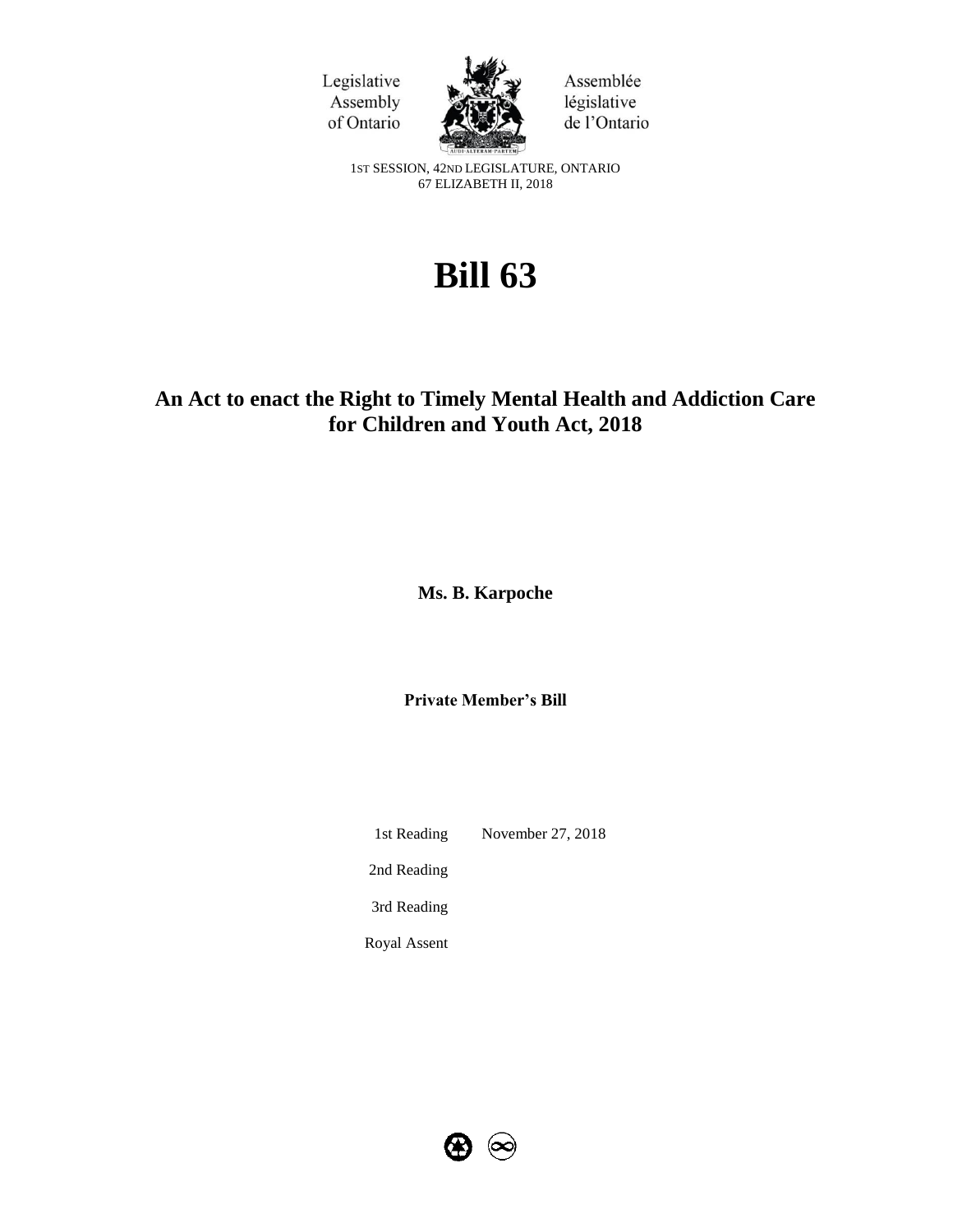#### EXPLANATORY NOTE

The Bill enacts the *Right to Timely Mental Health and Addiction Care for Children and Youth Act, 2018*.

The Act requires the Minister to ensure that a person who is less than 26 years old, resides in Ontario and has been deemed to require a mental health or addiction service receives access to the required mental health or addiction service within 30 days of being deemed to require the service.